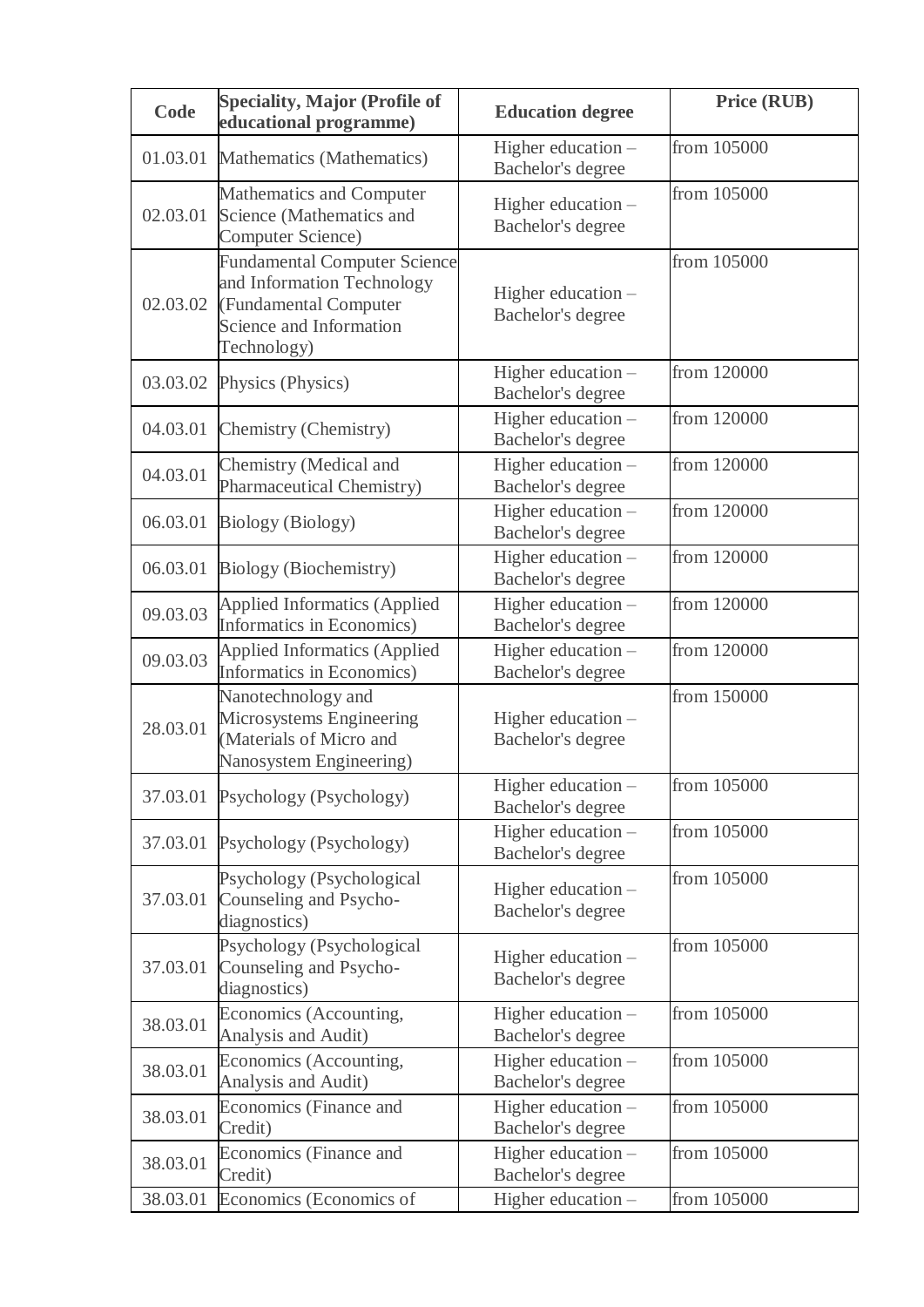|          | <b>Enterprises and Organizations)</b>                                | Bachelor's degree  |             |
|----------|----------------------------------------------------------------------|--------------------|-------------|
| 38.03.01 | Economics (Economics of                                              | Higher education - | from 105000 |
|          | <b>Enterprises and Organizations)</b>                                | Bachelor's degree  |             |
| 38.03.02 | Management (Production                                               | Higher education - | from 105000 |
|          | Management)                                                          | Bachelor's degree  |             |
| 38.03.02 | Management (Production                                               | Higher education - | from 105000 |
|          | Management)                                                          | Bachelor's degree  |             |
|          | Human Resource Management                                            | Higher education - | from 105000 |
| 38.03.03 | (Personnel Professional                                              | Bachelor's degree  |             |
|          | Development Management)                                              |                    |             |
|          | Human Resource Management                                            | Higher education - | from 105000 |
| 38.03.03 | (Personnel Professional                                              | Bachelor's degree  |             |
|          | Development Management)                                              |                    |             |
| 39.03.01 | Sociology (Sociology of Urban                                        | Higher education - | from 105000 |
|          | and Regional Development)                                            | Bachelor's degree  |             |
| 39.03.01 | Sociology (Sociology of Social                                       | Higher education - | from 105000 |
|          | Processes)                                                           | Bachelor's degree  |             |
| 39.03.02 | Social Work (Social Work with                                        | Higher education - | from 105000 |
|          | <b>Different Population Groups)</b>                                  | Bachelor's degree  |             |
| 39.03.02 | Social Work (Social Work with                                        | Higher education - | from 105000 |
|          | <b>Different Population Groups)</b>                                  | Bachelor's degree  |             |
| 40.03.01 | Jurisprudence (Jurisprudence)                                        | Higher education - | from 110000 |
|          |                                                                      | Bachelor's degree  |             |
| 40.03.01 | Jurisprudence (Jurisprudence)                                        | Higher education - | from 110000 |
|          |                                                                      | Bachelor's degree  |             |
| 40.03.01 | Jurisprudence (Jurisprudence)                                        | Higher education - | from 110000 |
|          |                                                                      | Bachelor's degree  |             |
| 41.03.05 | <b>International Relations (World</b><br><b>Political Processes)</b> | Higher education - | from 105000 |
|          |                                                                      | Bachelor's degree  |             |
| 42.03.01 | <b>Advertising and Public</b>                                        | Higher education   | from 105000 |
|          | Relations (Advertising and<br><b>Public Relations)</b>               | Bachelor's degree  |             |
|          |                                                                      | Higher education - | from 105000 |
| 42.03.02 | Journalism (Journalism)                                              | Bachelor's degree  |             |
|          | <b>Teacher Education (Teaching</b>                                   | Higher education - | from 105000 |
| 44.03.01 | Foreign Languages)                                                   | Bachelor's degree  |             |
|          | Psychological and Pedagogical                                        |                    | from 105000 |
| 44.03.02 | <b>Education</b> (Educational                                        | Higher education - |             |
|          | Psychology)                                                          | Bachelor's degree  |             |
|          | Philology (Russian Philology                                         |                    | from 105000 |
| 45.03.01 | (Russian Language and                                                | Higher education - |             |
|          | Literature))                                                         | Bachelor's degree  |             |
|          |                                                                      | Higher education - | from 105000 |
| 45.03.01 | Philology (Foreign Philology)                                        | Bachelor's degree  |             |
|          |                                                                      | Higher education - | from 105000 |
| 46.03.01 | <b>History (History)</b>                                             | Bachelor's degree  |             |
|          | <b>History (Cultural and Historical</b>                              | Higher education - | from 105000 |
| 46.03.01 | Design)                                                              | Bachelor's degree  |             |
|          |                                                                      |                    |             |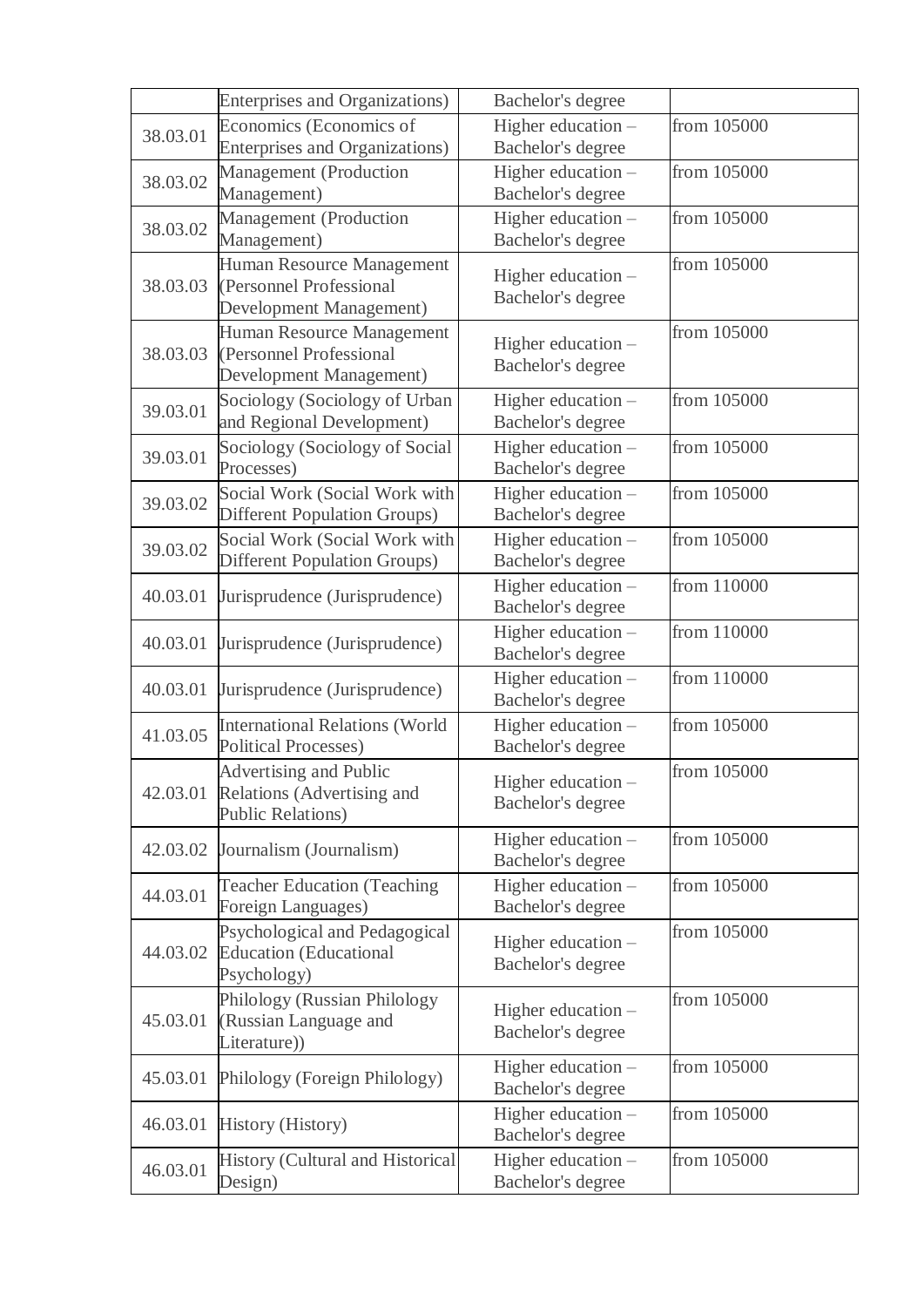| 49.03.01 | <b>Physical Education (Sports)</b><br>Training in a Chosen Sport) | Higher education -<br>Bachelor's degree   | from 150000 |
|----------|-------------------------------------------------------------------|-------------------------------------------|-------------|
| 49.03.01 | <b>Physical Education (Sports)</b><br>Training in a Chosen Sport) | Higher education $-$<br>Bachelor's degree | from 150000 |
| 49.03.01 | Physical Education (Health-<br>improving Physical Education)      | Higher education -<br>Bachelor's degree   | from 150000 |
| 49.03.01 | Physical Education (Health-<br>improving Physical Education)      | Higher education $-$<br>Bachelor's degree | from 150000 |

Educational programs (Master's Degree)

| Code     | <b>Speciality, Major</b><br>(Profile of educational<br>programme)                           | <b>Education degree</b>               | Price (RUB) |
|----------|---------------------------------------------------------------------------------------------|---------------------------------------|-------------|
| 01.04.01 | <b>Mathematics</b><br>(Fundamental<br>Mathematics)                                          | Higher education - Master's<br>degree | from 130000 |
| 02.04.01 | Mathematics and<br><b>Computer Science</b><br>(Mathematical Methods in<br>Computer Science) | Higher education – Master's<br>degree | from 130000 |
| 03.04.02 | Physics (Condensed<br><b>Matter Physics)</b>                                                | Higher education – Master's<br>degree | from 130000 |
| 04.04.01 | Chemistry (Organic and<br><b>Biological Chemistry)</b>                                      | Higher education - Master's<br>degree | from 130000 |
| 04.04.01 | <b>Chemistry (Physical</b><br>Chemistry of<br>Nanomaterials)                                | Higher education - Master's<br>degree | from 130000 |
| 06.04.01 | <b>Biology</b> (Fundamental<br>Biology)                                                     | Higher education – Master's<br>degree | from 130000 |
| 09.04.03 | <b>Applied Informatics</b><br>(Applied Informatics in<br><b>Analytical Economics)</b>       | Higher education - Master's<br>degree | from 45000  |
| 09.04.03 | <b>Applied Informatics</b><br>(Applied Informatics in<br><b>Analytical Economics)</b>       | Higher education - Master's<br>degree | from 45000  |
| 37.04.01 | Psychology (Psychology<br>of Development and<br>Education)                                  | Higher education - Master's<br>degree | from 45000  |
| 38.04.01 | Economics (Accounting,<br>Analysis and Audit)                                               | Higher education - Master's<br>degree | from 45000  |
| 38.04.01 | Economics (Accounting,<br>Analysis and Audit)                                               | Higher education – Master's<br>degree | from 45000  |
|          | 38.04.01 Economics (Economics of                                                            | Higher education – Master's           | from 45000  |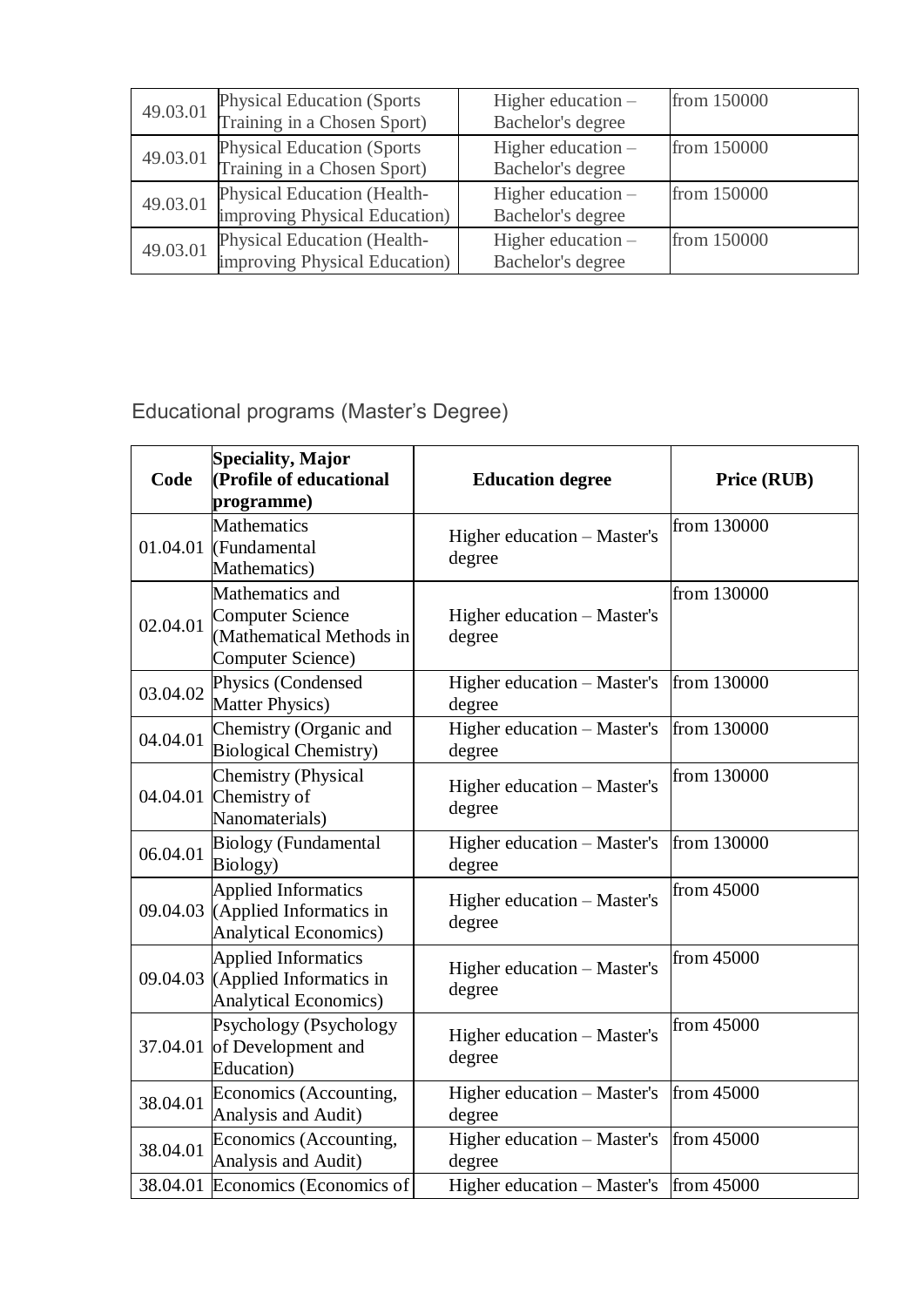|          | Firms and Industry<br>Markets)                                                                                                                                | degree                                |              |
|----------|---------------------------------------------------------------------------------------------------------------------------------------------------------------|---------------------------------------|--------------|
|          | Economics (Economics of<br>38.04.01 Firms and Industry<br>Markets)                                                                                            | Higher education - Master's<br>degree | from 45000   |
| 38.04.02 | Management (General and<br>Strategic Management)                                                                                                              | Higher education – Master's<br>degree | from $45000$ |
| 38.04.02 | Management (General and<br>Strategic Management)                                                                                                              | Higher education – Master's<br>degree | from 45000   |
| 38.04.08 | <b>Finance and Credit (Banks</b><br>and Banking)                                                                                                              | Higher education – Master's<br>degree | from $45000$ |
| 38.04.08 | <b>Finance and Credit (Banks</b><br>and Banking)                                                                                                              | Higher education – Master's<br>degree | from 45000   |
| 39.04.01 | Sociology (Sociology of<br>Social Changes)                                                                                                                    | Higher education – Master's<br>degree | from 45000   |
| 40.04.01 | Jurisprudence (Protection<br>of the Rights and<br>Legitimate Interests of<br><b>Citizens and Legal</b><br>Entities as Participants in<br>Civil-Law Relations) | Higher education – Master's<br>degree | from 55000   |
| 40.04.01 | Jurisprudence (Protection<br>of the Rights and<br>Legitimate Interests of<br><b>Citizens and Legal</b><br>Entities as Participants in<br>Civil-Law Relations) | Higher education – Master's<br>degree | from 55000   |
| 40.04.01 | Jurisprudence (Social<br>State: Problems of Theory<br>and Legal Practice)                                                                                     | Higher education - Master's<br>degree | from 55000   |
|          | Jurisprudence (Social<br>40.04.01 State: Problems of Theory<br>and Legal Practice)                                                                            | Higher education – Master's<br>degree | from 55000   |
| 41.04.05 | <b>International Relations</b><br>(Russia in the System of<br><b>International Relations)</b>                                                                 | Higher education - Master's<br>degree | from 110000  |
| 42.04.02 | Journalism (Mass Media<br>Education)                                                                                                                          | Higher education – Master's<br>degree | from 110000  |
| 42.04.02 | Journalism (Mass Media<br>Education)                                                                                                                          | Higher education – Master's<br>degree | from 110000  |
| 44.04.02 | Psychological and<br>Pedagogical Education<br>(Psychological and<br>Pedagogical Support of<br>the Educational Process)                                        | Higher education – Master's<br>degree | from 110000  |
|          | Psychological and<br>Pedagogical Education<br>44.04.02 (Psychological and<br>Pedagogical Support of<br>the Educational Process)                               | Higher education – Master's<br>degree | from 110000  |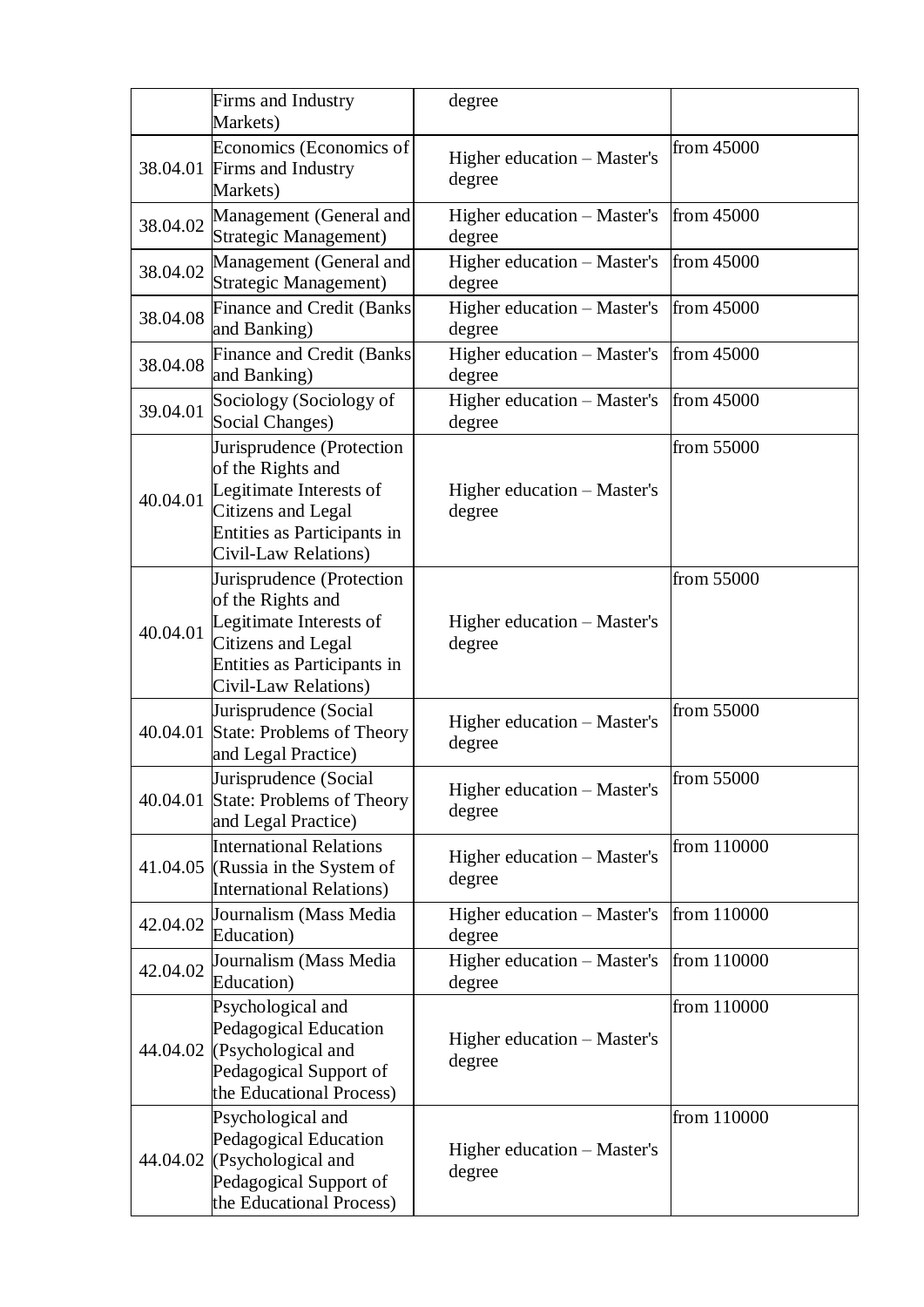| 45.04.01 | Philology (Russian               | Higher education – Master's | from 39000  |
|----------|----------------------------------|-----------------------------|-------------|
|          | Philology)                       | degree                      |             |
| 45.04.01 | Philology (Russian               | Higher education – Master's | from 39000  |
|          | Philology)                       | degree                      |             |
|          | Philology (Foreign               | Higher education – Master's | from 110000 |
| 45.04.01 | Philology)                       | degree                      |             |
|          | Philology (Russian               | Higher education – Master's | from 49000  |
|          | 45.04.01 language and Culture in | degree                      |             |
|          | the Modern World)                |                             |             |
|          | Philology (Russian               | Higher education – Master's | from 49000  |
|          | 45.04.01 language and Culture in | degree                      |             |
|          | the Modern World)                |                             |             |
| 46.04.01 | History (Socio-political         |                             | from 110000 |
|          | and Cultural Problems of         | Higher education – Master's |             |
|          | <b>Russian and Foreign</b>       | degree                      |             |
|          | History)                         |                             |             |

| Code     | <b>Speciality, Major</b><br>(Profile of educational<br>programme)                                                             | <b>Education degree</b>                           | Price (RUB) |
|----------|-------------------------------------------------------------------------------------------------------------------------------|---------------------------------------------------|-------------|
| 01.06.01 | Mathematics and<br>Mechanics (Mathematical<br>Logic, Algebra, and<br>Number Theory)                                           | Higher education -<br>Postgraduate Studies        | from 60000  |
| 04.06.01 | <b>Chemical Sciences</b><br>(Organic Chemistry)                                                                               | Higher education -<br>Postgraduate Studies        | from 60000  |
| 04.06.01 | <b>Chemical Sciences</b><br>(Physical Chemistry)                                                                              | Higher education -<br><b>Postgraduate Studies</b> | from 60000  |
|          | <b>Mechanical Engineering</b><br>(Technology and<br>15.06.01 Equipment of Mechanical<br>and Physical-technical<br>Processing) | Higher education -<br>Postgraduate Studies        | from 60000  |
|          | <b>Psychological Sciences</b><br>37.06.01 (Pedagogical<br>Psychology)                                                         | Higher education -<br>Postgraduate Studies        | from 60000  |
|          | <b>Psychological Sciences</b><br>37.06.01 (Pedagogical<br>Psychology)                                                         | Higher education -<br>Postgraduate Studies        | from 60000  |
|          | Economics (Economics<br>38.06.01 and National Economy<br>Management)                                                          | Higher education -<br><b>Postgraduate Studies</b> | from 60000  |
| 38.06.01 | Economics (Economic<br>Theory)                                                                                                | Higher education -<br>Postgraduate Studies        | from 60000  |
| 39.06.01 | <b>Sociological Sciences</b><br>(Social Structure, Social<br>Institutions and<br>Processes)                                   | Higher education -<br>Postgraduate Studies        | from 60000  |
|          | 39.06.01 Sociological Sciences                                                                                                | Higher education -                                | from 60000  |